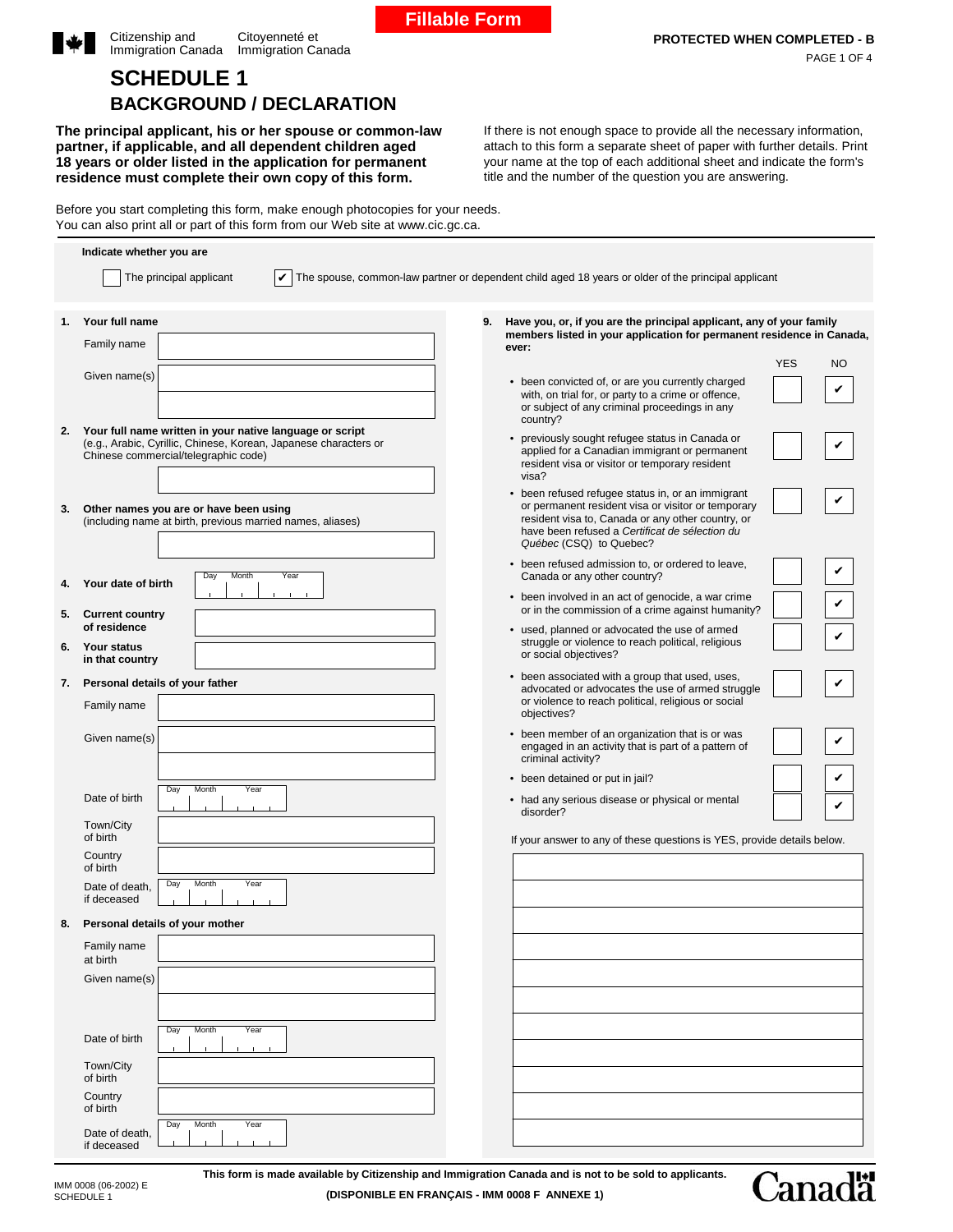### **Education 10.**

Give the number of years of school you successfully completed for each of the following levels of education.

| Elementary/    | Secondary/  |
|----------------|-------------|
| primary school | high school |

University/ college

Trade school or other post secondary school

Give full details of all the secondary and post secondary education (including university, college and apprenticeship training) you have had.

| From             | To                | Name of institution | City and country | Type of certificate or<br>diploma issued |
|------------------|-------------------|---------------------|------------------|------------------------------------------|
| М<br>$\check{ }$ | м<br>$\checkmark$ |                     |                  |                                          |
|                  |                   |                     |                  |                                          |
|                  |                   |                     |                  |                                          |
|                  |                   |                     |                  |                                          |
|                  |                   |                     |                  |                                          |
|                  |                   |                     |                  |                                          |

### **Personal history 11.**

Give details of what you have been doing during the past 10 years or since age 18, whichever period is longer, starting with the most recent information. Include jobs held, periods of unemployment, periods of study and any other use of time, such as time spent travelling in search of a country of refuge, stays in hospitals, prisons or other places of confinement, and periods spent at home as a homemaker. You must not leave gaps.

|   | From | To | Activity | City or town | Name of company, employer,<br>school, facility, as applicable |
|---|------|----|----------|--------------|---------------------------------------------------------------|
| M |      | M  |          | and country  |                                                               |
|   |      |    |          |              |                                                               |
|   |      |    |          |              |                                                               |
|   |      |    |          |              |                                                               |
|   |      |    |          |              |                                                               |
|   |      |    |          |              |                                                               |
|   |      |    |          |              |                                                               |

#### **Membership or association with organizations 12.**

What organizations have you supported, been a member of or been associated with? Include any political, social, youth or student organization, trade unions and professional associations. Do not use abbreviations. Indicate the city and country where you were a member.

|   | From         |   | To           | Name of organization | Type of organization | Activities and/or positions held | City and country |
|---|--------------|---|--------------|----------------------|----------------------|----------------------------------|------------------|
| м | $\checkmark$ | м | $\checkmark$ |                      |                      | within organization              |                  |
|   |              |   |              |                      |                      |                                  |                  |
|   |              |   |              |                      |                      |                                  |                  |
|   |              |   |              |                      |                      |                                  |                  |
|   |              |   |              |                      |                      |                                  |                  |
|   |              |   |              |                      |                      |                                  |                  |
|   |              |   |              |                      |                      |                                  |                  |
|   |              |   |              |                      |                      |                                  |                  |

#### **Government positions 13.**

List any government positions (such as civil servant, judge, police officer) you have held. Do not use abbreviations.

|   | From |   | To |              | Country and level of jurisdiction<br>(e.g. national, regional, municipal) | Department/Branch | Activities and/or positions held |
|---|------|---|----|--------------|---------------------------------------------------------------------------|-------------------|----------------------------------|
| M |      | м |    | $\checkmark$ |                                                                           |                   |                                  |
|   |      |   |    |              |                                                                           |                   |                                  |
|   |      |   |    |              |                                                                           |                   |                                  |
|   |      |   |    |              |                                                                           |                   |                                  |
|   |      |   |    |              |                                                                           |                   |                                  |
|   |      |   |    |              |                                                                           |                   |                                  |
|   |      |   |    |              |                                                                           |                   |                                  |
|   |      |   |    |              |                                                                           |                   |                                  |
|   |      |   |    |              |                                                                           |                   |                                  |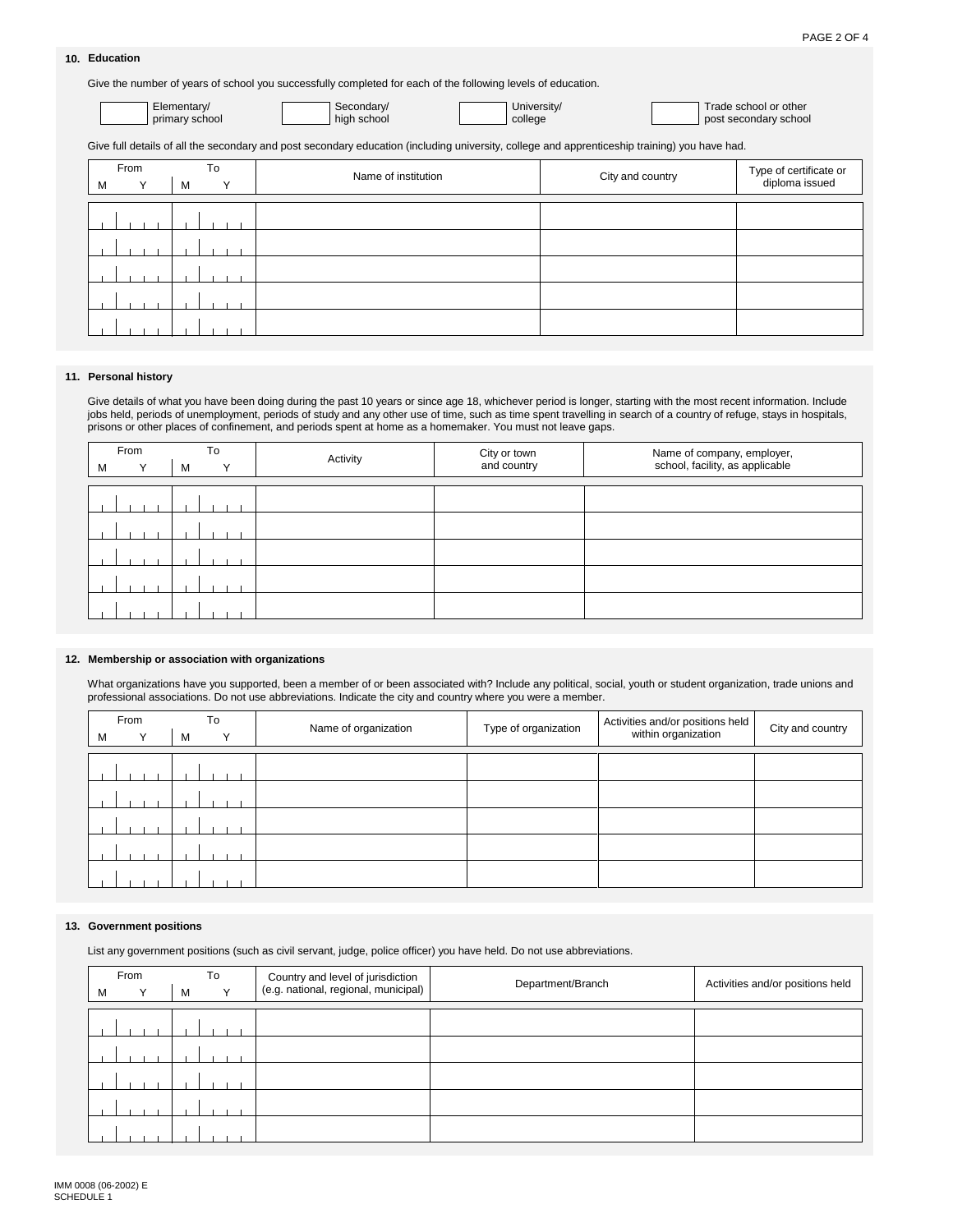# **14. Military service**

Provide below details of military service for each of the countries in whose armed forces you served.

| Name of country |              |                                                                          |         |                                       |
|-----------------|--------------|--------------------------------------------------------------------------|---------|---------------------------------------|
| From<br>M       | To<br>M<br>Υ | Branch of service, unit numbers and<br>names of your commanding officers | Rank(s) | Dates and places of any active combat |
|                 |              |                                                                          |         |                                       |
|                 |              |                                                                          |         |                                       |
|                 |              |                                                                          |         |                                       |
| Name of country |              |                                                                          |         |                                       |
| From<br>M       | To<br>M<br>Υ | Branch of service, unit numbers and<br>names of your commanding officers | Rank(s) | Dates and places of any active combat |
|                 |              |                                                                          |         |                                       |
|                 |              |                                                                          |         |                                       |
|                 |              |                                                                          |         |                                       |

### **15. Addresses**

List all addresses where you have lived since your 18th birthday. Do not use P.O. box addresses.

| From   | To     | Street and number | City or town | Province, State or | Country |
|--------|--------|-------------------|--------------|--------------------|---------|
| M<br>Y | M<br>Y |                   |              | District           |         |
|        |        |                   |              |                    |         |
|        |        |                   |              |                    |         |
|        |        |                   |              |                    |         |
|        |        |                   |              |                    |         |
|        |        |                   |              |                    |         |
|        |        |                   |              |                    |         |
|        |        |                   |              |                    |         |
|        |        |                   |              |                    |         |
|        |        |                   |              |                    |         |
|        |        |                   |              |                    |         |
|        |        |                   |              |                    |         |

## **Application preparation**

**Must be completed by the person, firm or organization who assisted you in preparing your application, if applicable.**

| Name of person<br>who provided<br>assistance |  |
|----------------------------------------------|--|
| Name of firm<br>or organization              |  |
| Address                                      |  |
|                                              |  |
|                                              |  |
| Signature                                    |  |

|             | Dav | Month | Year |
|-------------|-----|-------|------|
| <b>Date</b> |     |       |      |